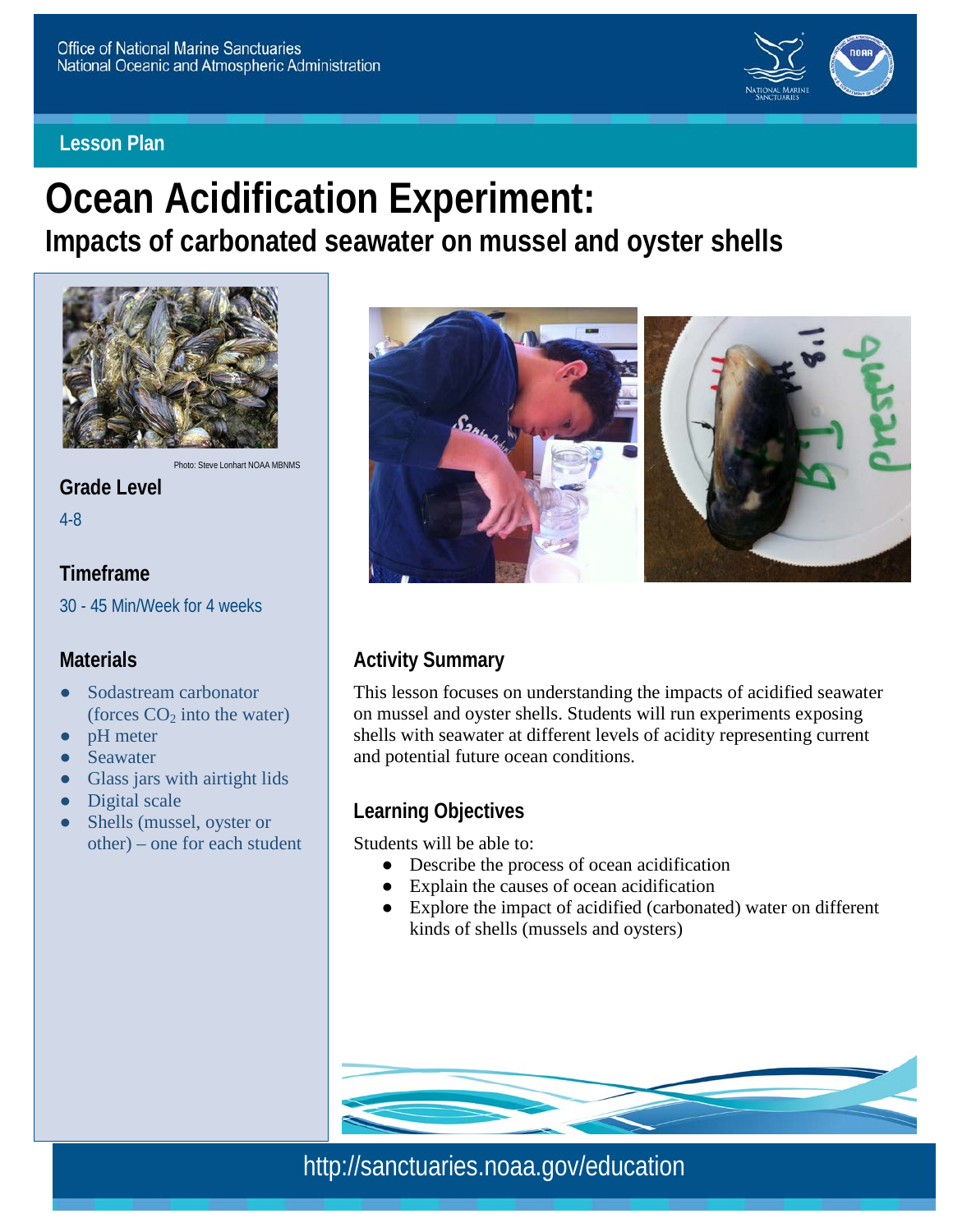

#### David Fierstein (c) 2007 MBARI

#### **Background Information:**

The burning of fossil fuels for energy production, manufacturing, and transportation has driven the level of carbon dioxide in the atmosphere to levels 30% greater than prior to the industrial revolution. Higher atmospheric levels of carbon dioxide have resulted in increasing amounts of carbon dioxide dissolving in the ocean leading to the reduction in pH or **increase** in acidity of the ocean, also known as "ocean acidification".

It should be noted that the ocean is not acidic (pH<7) however the trend in declining pH has been observed and is referred to as "ocean acidification".

As shown in the chemical formulas in this illustration, when carbon dioxide (CO2) dissolves in seawater, it creates carbonic acid, which releases bicarbonate ions (HCO3-) and hydrogen (H+) ions into the water. The hydrogen ions make the seawater more acidic (lowering its pH). In addition, some of the hydrogen ions react with carbonate ions (CO3=) already in the seawater to create more bicarbonate. This reduces the amount of carbonate (an important mineral for building shells) dissolved in the seawater.The impacts of ocean acidification and lower carbonate ion concentrations on marine ecosystems include reduced growth of organisms that form calcareous skeletons or shells, such as corals, pteropods (swimming snails) and bivalves (such as oysters, clams and mussels). Since the beginning of the industrial revolution, about one third of the  $CO<sub>2</sub>$  released by human activities has been absorbed by the world's ocean which plays a key role in moderating climate change. Without the ocean absorbing  $CO_2$ , the  $CO_2$  in the atmosphere would be much higher, potentially increasing the effects of global climate change.

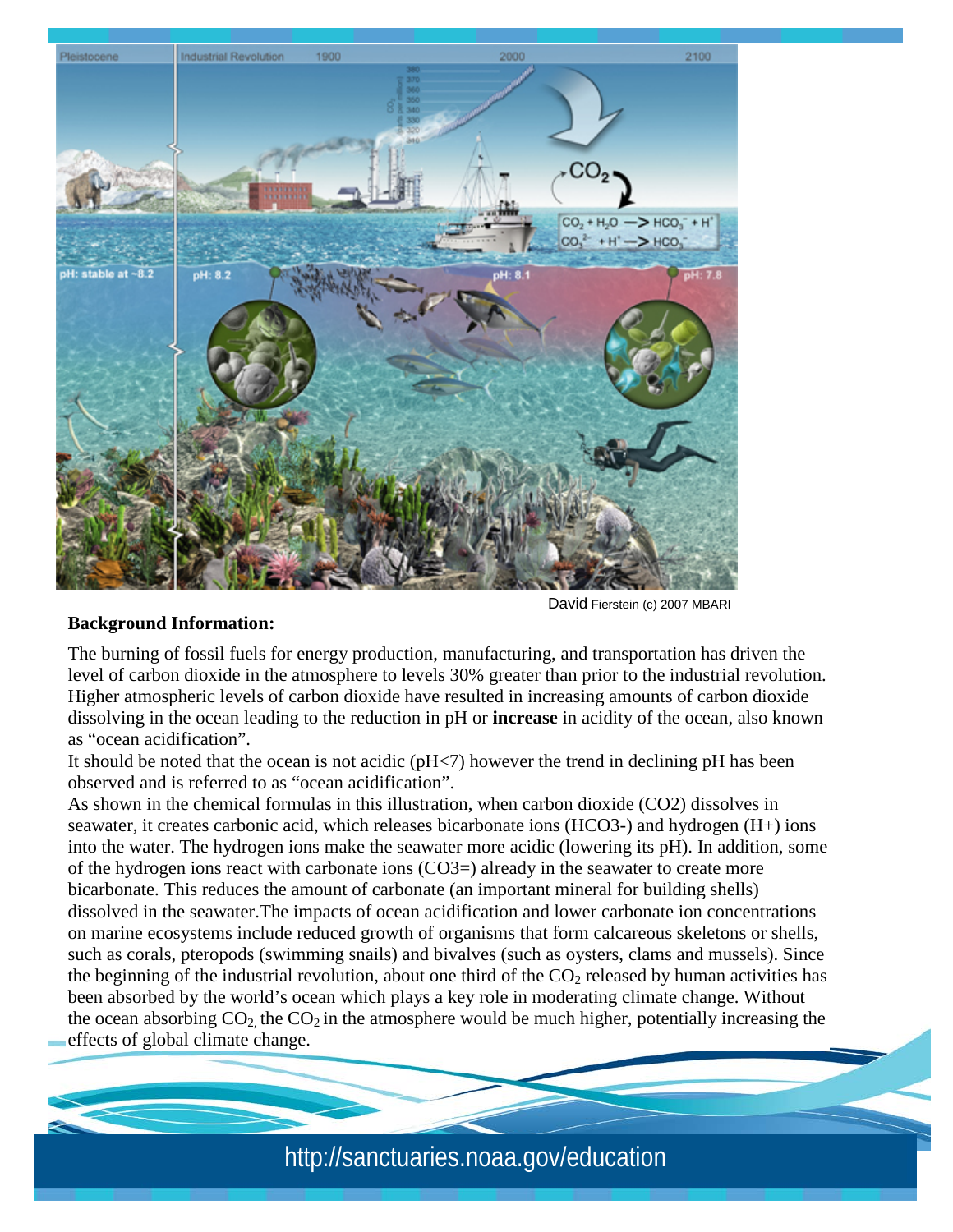### **Vocabulary**

Ocean Acidification - decrease in pH of the ocean caused by the uptake of atmospheric carbon dioxide

pH - a logarithmic scale of hydrogen ion concentration

Anthropogenic – caused or produced by humans

Fossil Fuels – any combustible organic material derived from the remains of former life (i.e. oil, coal, or natural gas)

Carbon Dioxide - a colorless, odorless gas present in the atmosphere.

#### **Learning Procedure:**

For this activity, students should understand that when humans release carbon dioxide into the atmosphere by burning fossil fuels, some of the carbon dioxide is absorbed by the ocean. This changes the chemistry of seawater making it more acidic. About one third of the carbon dioxide released into the atmosphere over the past 200 years has been taken up by the ocean. Ask students if they know what acids and bases are. Have students rank some common items along a spectrum of being more acidic to more basic (lemon juice, vinegar, soda, milk, ammonia).

Ask students if they know where seawater fits in on the spectrum. Explain that pH is measured on a logarithmic scale like earthquakes and a small change in pH from 8.2 to 8.1 corresponds to an increase in acidity of about 30%. Values of 7.8 are expected by 2100, representing a doubling of acidity. Many shell forming organisms such a corals, bivalves (clams, mussels and oysters) and pteropods (free swimming snails) are sensitive to changes in pH. In this experiment, students will investigate the relationship between decreasing seawater pH on mussel and oyster shell mass. Have students develop a hypothesis about what they think will happen over the course of their experiment and have them record their hypothesis in their lab notebooks.

#### **Experimental Procedure:**

- 1) Gather shells and dry overnight, make sure they are free of any tissue or biological debris.
- 2) Have students weigh each shell and record this mass as the initial mass at the beginning of the experiment.
- 3) Using a calibrated pH meter, measure pH of the seawater and have students record the number in their lab notebooks
- 4) Use the Sodastream to carbonate (acidify) one liter of sea water (3 pumps)
- 5) Measure pH of carbonated seawater using a calibrated pH meter and have students record that number in their notebooks
- 6) Pour regular (non-carbonated) seawater into glass jars (one for each student) with sealing lids.
- 7) Have students determine an approximate pH level where they would like to do their experiment. Make sure you reserve two shells to put in a jar with the regular noncarbonated seawater as your "control". Ask students why this is important.
- 8) Mix a small amount of acidic sea water (use an eyedropper and have students record the number of drops to get their desired pH). Keep the acidified sea water in a 1 liter bottle. Make sure to stir the seawater well and continue to add acidified sea water if needed. You can also put in a few drops of bromothymol blue (a pH indicator) to see a color change as you add the acidified water.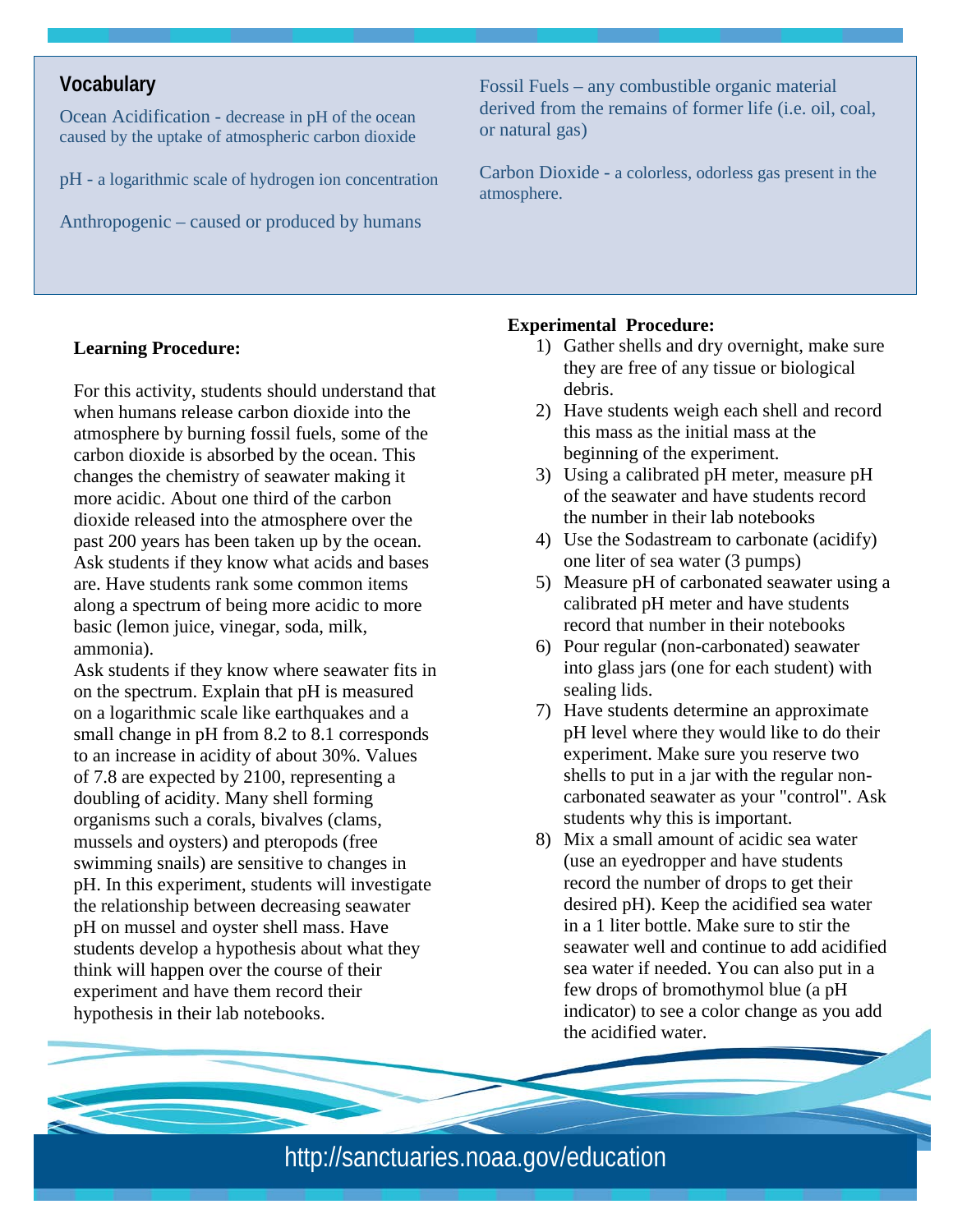- 9) Try to get a range of numbers from about pH 5 to pH 7.8.
- 10) You may want to have pairs of students work together so several students use the same water to run their experiments so you have replicates. Remember to fill the jars to the top (with a very small amount of space so you can put the shell in without overflowing) and measure pH before you seal them.
- 11) Have students label jars with their names and record the starting pH in their notebooks
- 12) Drop a shell into the seawater and seal lid. Ensure there is no air space at the top.
- 13) After one week have students measure pH and remove shells and dry them overnight.
- 14) If there has been a change of more than 0.1 pH unit, change out the water and fill jar with pH of the same value as the starting experiment. Have them look up the number of drops they used of the acidified water and repeat using that same number of drops. Record pH at start of second week in lab notebook.
- 15) After shells are dry, ask students to weigh shells and record mass.
- 16) Place shells back into jars with water at selected pH. Repeat data collection (weighing dry shells) every week for four weeks.

#### **Results**

- Have students calculate the percent weight change over the duration of the experiment (ending weight-beginning weight)/beginning weight X 100. (Eg. (6-  $7$ / $7X100=$  -14% change from beginning weight.)
- Have the class make a line graph with pooled classroom data of with pH on the x axis and percent weight loss on the y axis.

#### **Analysis**

Describe your observations. Did your results support your hypothesis? Did the results surprise you? Why? How does this investigation demonstrate the effect of ocean acidification on shells?

#### **Conclusion:**

Reflect on the procedure and note any errors. If you saw a pH change in the seawater after one week, what could have been the cause? What results are important and what it could mean to the marine environment and animals with a calcium carbonate shell.

Have students (individually or as a class) develop a solution to the problem of increasing ocean acidification. Have them compare different ideas and evaluate the effectiveness of differing solutions.

#### **Evaluation:**

Produce a presentation (oral,

graphic/technological) representing the results of the experiment. Include theories as to why these results are important and what it could mean to the marine environment and animals with a calcium carbonate shell.

Have students (individually or as a class) develop a solution to the problem of increasing ocean acidity. Have them compare different ideas and evaluate the effectiveness of differing solutions.

#### **Extensions:**

Have students read Earth's Acid Test published in Nature March 10, 2011 and answer questions about the text.

Have students participate in the International Student Carbon Footprint Challenge

[\(http://footprint.stanford.edu/calculate.html\)](http://footprint.stanford.edu/calculate.html). Students will investigate how to calculate their own carbon footprint and develop and present ideas on how they individually, as a family, and as a school community can lower their carbon footprint and help decrease the amount of  $CO<sub>2</sub>$ (produced by the burning of fossil fuels) being absorbed by the world's oceans. Have students present and compare their solutions to reduction of carbon footprint and have them use individual plans to come up with the best overall plan. For middle and high school students have students devise a way to evaluate the effectiveness of their solution(s).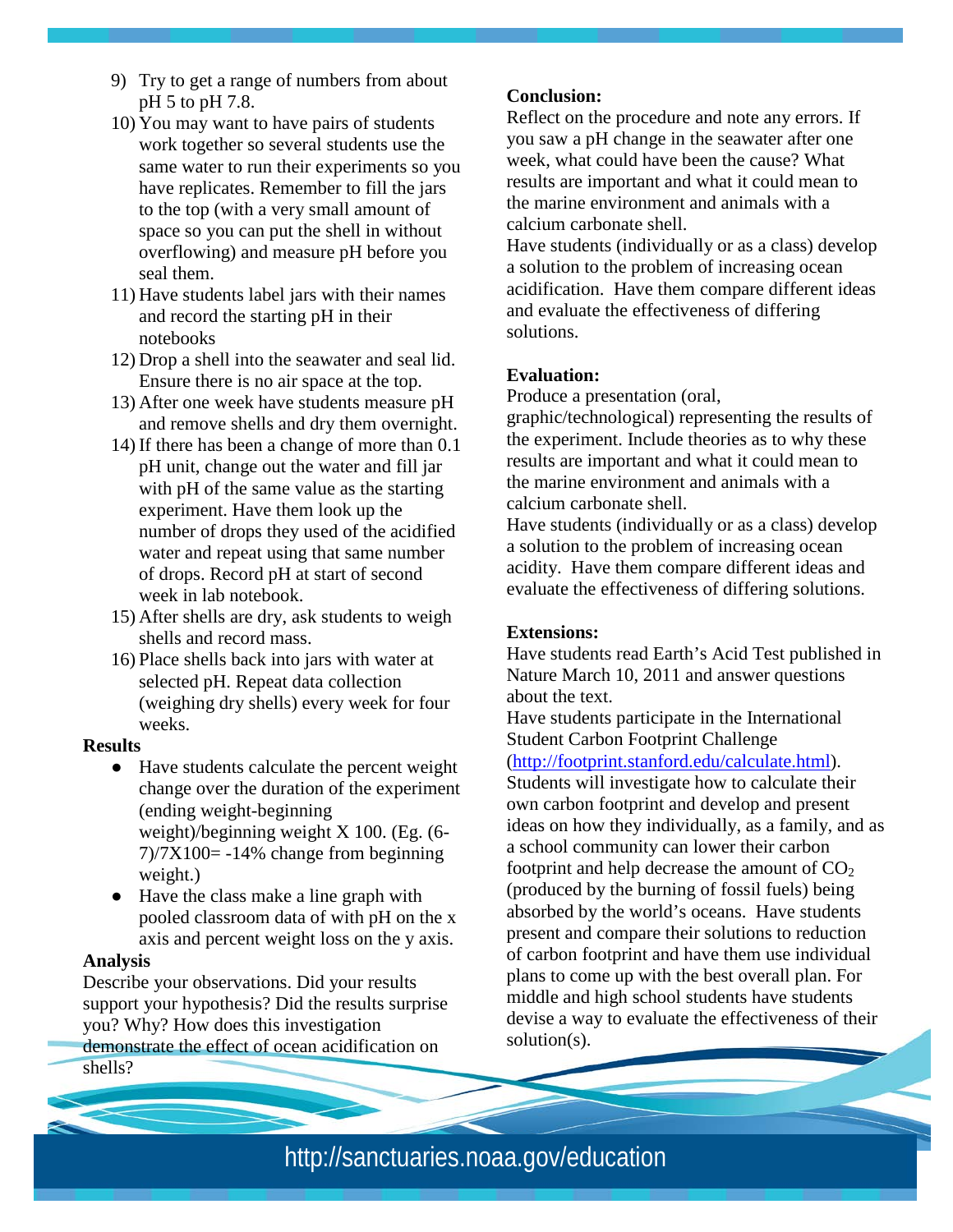Students will explore ways they can effect change in the use of fossil fuels beyond their home and school communities. Share portions of archived SOARCE (Sharing Ocean Acidification Resources for Communicators and Educators) Ocean Acidification webinars with students. [http://oceanacidification.noaa.gov/AreasofFocus/](http://oceanacidification.noaa.gov/AreasofFocus/EducationOutreach/SOARCEWebinarSeries.aspx) [EducationOutreach/SOARCEWebinarSeries.aspx](http://oceanacidification.noaa.gov/AreasofFocus/EducationOutreach/SOARCEWebinarSeries.aspx)

#### **Additional Information: Where to get materials:**

- Sodastream carbonator (http://www.amazon.com/SodaStream-Fountain-Maker-Starter-Silver/dp/B00EPEALEM/ref=sr\_1\_4?ie=UT F8&qid=1401128691&sr=8- 4&keywords=soda+stream+carbonators)
- pH meter [\(http://www.amazon.com/HMDPHM80-](http://www.amazon.com/HMDPHM80-Digital-pH-Temperature-Meter/dp/B0096N8OWI/ref=pd_cp_hi_0) [Digital-pH-Temperature-](http://www.amazon.com/HMDPHM80-Digital-pH-Temperature-Meter/dp/B0096N8OWI/ref=pd_cp_hi_0)[Meter/dp/B0096N8OWI/ref=pd\\_cp\\_hi\\_0\)](http://www.amazon.com/HMDPHM80-Digital-pH-Temperature-Meter/dp/B0096N8OWI/ref=pd_cp_hi_0) or http://www.equipcoservices.com/sales/ysi/ec osense\_ph10.html
- Digital scale [http://www.amazon.com/American-Weigh-](http://www.amazon.com/American-Weigh-Digital-Pocket-Scale/dp/B003STEIYY/ref=sr_1_2?ie=UTF8&qid=1379105964&sr=8-2&keywords=0.01g+scale)[Digital-Pocket-](http://www.amazon.com/American-Weigh-Digital-Pocket-Scale/dp/B003STEIYY/ref=sr_1_2?ie=UTF8&qid=1379105964&sr=8-2&keywords=0.01g+scale)[Scale/dp/B003STEIYY/ref=sr\\_1\\_2?ie=UTF8](http://www.amazon.com/American-Weigh-Digital-Pocket-Scale/dp/B003STEIYY/ref=sr_1_2?ie=UTF8&qid=1379105964&sr=8-2&keywords=0.01g+scale) [&qid=1379105964&sr=8-](http://www.amazon.com/American-Weigh-Digital-Pocket-Scale/dp/B003STEIYY/ref=sr_1_2?ie=UTF8&qid=1379105964&sr=8-2&keywords=0.01g+scale)  $2$ &keywords= $0.01$ g+scale)

#### **Resources:**

<http://www.cisanctuary.org/ocean-acidification/> <http://oceanacidification.noaa.gov/>

*[http://oceanacidification.noaa.gov/AreasofFocus/E](http://oceanacidification.noaa.gov/AreasofFocus/EducationOutreach/SOARCEWebinarSeries.aspx) [ducationOutreach/SOARCEWebinarSeries.aspx](http://oceanacidification.noaa.gov/AreasofFocus/EducationOutreach/SOARCEWebinarSeries.aspx)*

This video recently came out after this lesson was developed but has a good video overview that could be used as an intro in the classroom. Southern Fried Science: [Bad Gas: a step-by-step](http://www.southernfriedscience.com/?p=17260)  [guide to experimenting with Ocean Acidification](http://www.southernfriedscience.com/?p=17260)  [in your kitchen](http://www.southernfriedscience.com/?p=17260)

#### **Acknowledgement**

This lesson is one in a series exploring ocean acidification. This lesson started out as a  $6<sup>th</sup>$  grade science fair project by Jayden Francis and has been adapted for a broader audience. Correlation to Common Core and Next Generation Science Standards by Maria Petueli.

This lesson was developed by the NOAA Channel Islands National Marine Sanctuary and is in the public domain, yet cannot be used for commercial purposes. Permission is hereby granted for the reproduction, without alteration, of this lesson on the condition its source is acknowledged.

## **Credit**

When reproducing this lesson, please cite NOAA National Marine Sanctuaries as the source and provide the following website: http://sanctuaries.noaa.gov/education. If you have any further questions or need additional information, email sanctuary.education@noaa.gov.